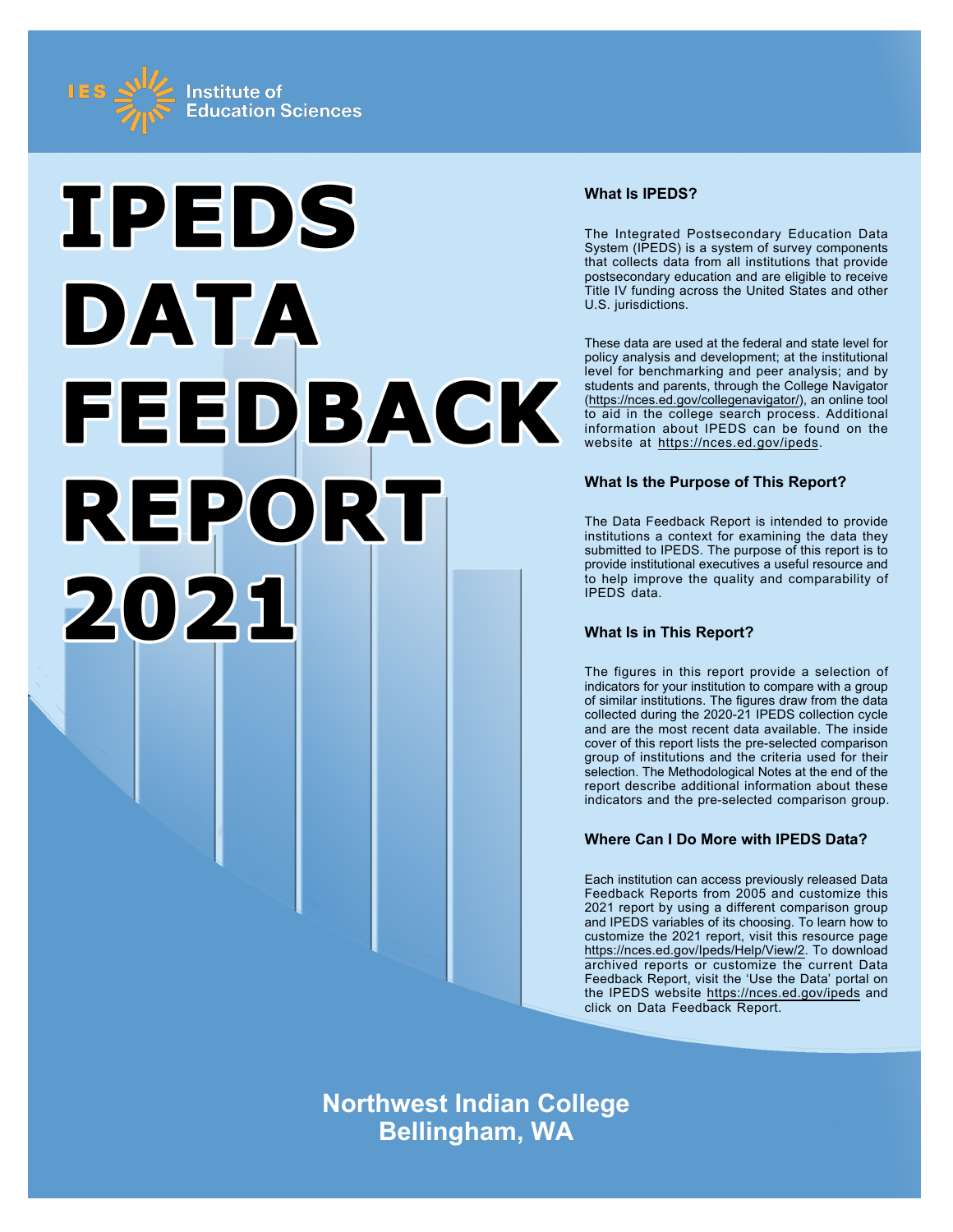# **COMPARISON GROUP**

Comparison group data are included to provide a context for interpreting your institution's indicators. If your institution did not define a custom comparison group for this report by July 15, 2021 NCES selected a comparison group for you. (In this case, the characteristics used to define the comparison group appears below.) The customized Data Feedback Report function available at<https://nces.ed.gov/ipeds/use-the-data/> can be used to reproduce the figures in this report using different peer groups.

Using some of your institution's characteristics, a group of comparison institutions was selected for you. The characteristics include Carnegie Classification of Tribal Colleges. This comparison group includes the following 34 institutions:

- Aaniiih Nakoda College (Harlem, MT)
- Bay Mills Community College (Brimley, MI)
- Blackfeet Community College (Browning, MT)
- Cankdeska Cikana Community College (Fort Totten, ND)
- Chief Dull Knife College (Lame Deer, MT)
- College of Menominee Nation (Keshena, WI)
- College of the Muscogee Nation (Okmulgee, OK)
- Dine College (Tsaile, AZ)
- Fond du Lac Tribal and Community College (Cloquet, MN)
- Fort Peck Community College (Poplar, MT)
- Haskell Indian Nations University (Lawrence, KS)
- Ilisagvik College (Barrow, AK)
- Institute of American Indian and Alaska Native Culture and Arts Development (Santa Fe, NM)
- Keweenaw Bay Ojibwa Community College (Baraga, MI)
- Lac Courte Oreilles Ojibwe College (Hayward, WI)
- Leech Lake Tribal College (Cass Lake, MN)
- Little Big Horn College (Crow Agency, MT)
- Little Priest Tribal College (Winnebago, NE)
- Navajo Technical University (Crownpoint, NM)
- Nebraska Indian Community College (Macy, NE)
- Nueta Hidatsa Sahnish College (New Town, ND)
- Oglala Lakota College (Kyle, SD)
- Red Lake Nation College (Red Lake, MN)
- Saginaw Chippewa Tribal College (Mount Pleasant, MI)
- Salish Kootenai College (Pablo, MT)
- Sinte Gleska University (Mission, SD)
- Sisseton Wahpeton College (Sisseton, SD)
- Sitting Bull College (Fort Yates, ND)
- Southwestern Indian Polytechnic Institute (Albuquerque, NM)
- Stone Child College (Box Elder, MT)
- Tohono O"odham Community College (Sells, AZ)
- Turtle Mountain Community College (Belcourt, ND)
- United Tribes Technical College (Bismarck, ND)
- White Earth Tribal and Community College (Mahnomen, MN)

**The figures in this report have been organized and ordered into the following topic areas:**

| <b>Topic Area</b>                                    | <b>Figures</b>                        | Pages         |
|------------------------------------------------------|---------------------------------------|---------------|
| 1) Admissions (only for non-open-admissions schools) | [No charts applicable]                |               |
| 2) Student Enrollment                                | 1. $2.3$ and $4$                      | $3$ and $4$   |
| 3) Awards                                            | 5                                     | 4             |
| 4) Charges and Net Price                             | 6 and 7                               | 4             |
| 5) Student Financial Aid                             | 8 and 9                               | 5             |
| 6) Military Benefits*                                | [No charts applicable]                |               |
| 7) Retention and Graduation Rates                    | 10, 11, 12, 13, 14, 15, 16, 17 and 18 | 5, 6, 7 and 8 |
| 8) Finance                                           | 19 and 20                             | 9             |
| 9) Staff                                             | 21 and 22                             | 9 and 10      |
| 10) Libraries*                                       | 23 and 24                             | 10            |

\*These figures only appear in customized Data Feedback Reports (DFRs), which are available through Use the Data portal on the IPEDS website.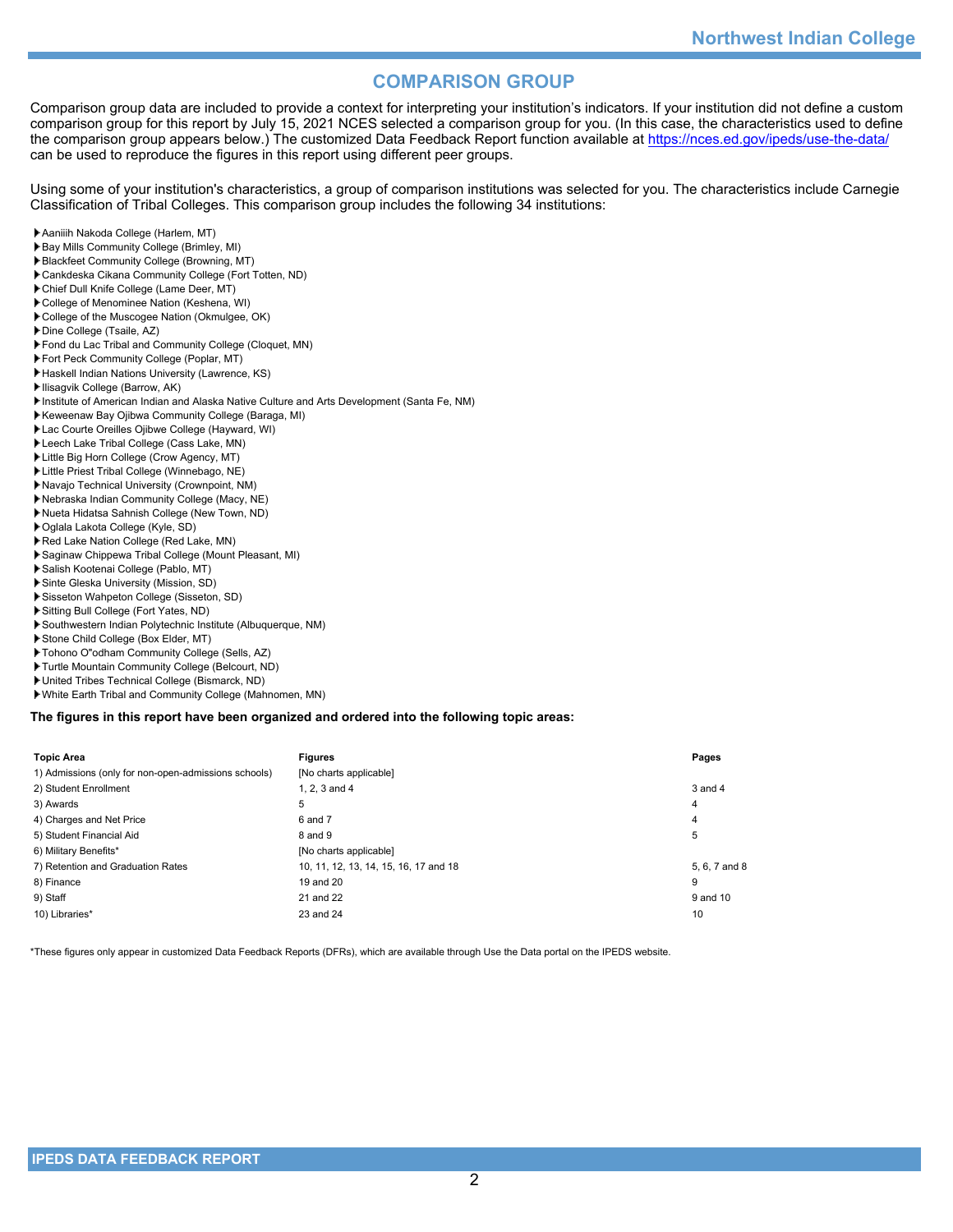



NOTE: For more information about disaggregation of data by race and ethnicity, see the Methodological Notes. Median values for the comparison group will not add to 100%. See 'Use of Median Values for Comparison Group' for how median values are determined. N is the number of institutions in the comparison group. SOURCE: U.S. Department of Education, National Center for Education Statistics, Integrated Postsecondary Education Data System (IPEDS): Spring 2021, Fall Enrollment component.

### **Figure 2. 12-month FTE enrollment, total unduplicated headcount, full- and part-time undergraduate headcount (2019-20) and total fall enrollment, full-time and part-time undergraduate fall enrollment (Fall 2020)**

### **Figure 3. Percent of students enrolled in distance education courses, by amount of distance education and student level: Fall 2020**



**Nour institution Comparison Group Median** 

NOTE: For details on calculating full-time equivalent (FTE) enrollment, see Calculating FTE in the Methodological Notes. Total headcount, FTE, and full- and part-time fall enrollment include both undergraduate and postbaccalaureate students, when applicable. N is the number of institutions in the comparison group.

SOURCE: U.S. Department of Education, National Center for Education Statistics, Integrated Postsecondary Education Data System (IPEDS): Fall 2020, 12-month Enrollment component and Spring 2021, Fall Enrollment component.



NOTE: N is the number of institutions in the comparison group.

SOURCE: U.S. Department of Education, National Center for Education Statistics,

Integrated Postsecondary Education Data System (IPEDS): Spring 2021, Fall Enrollment component.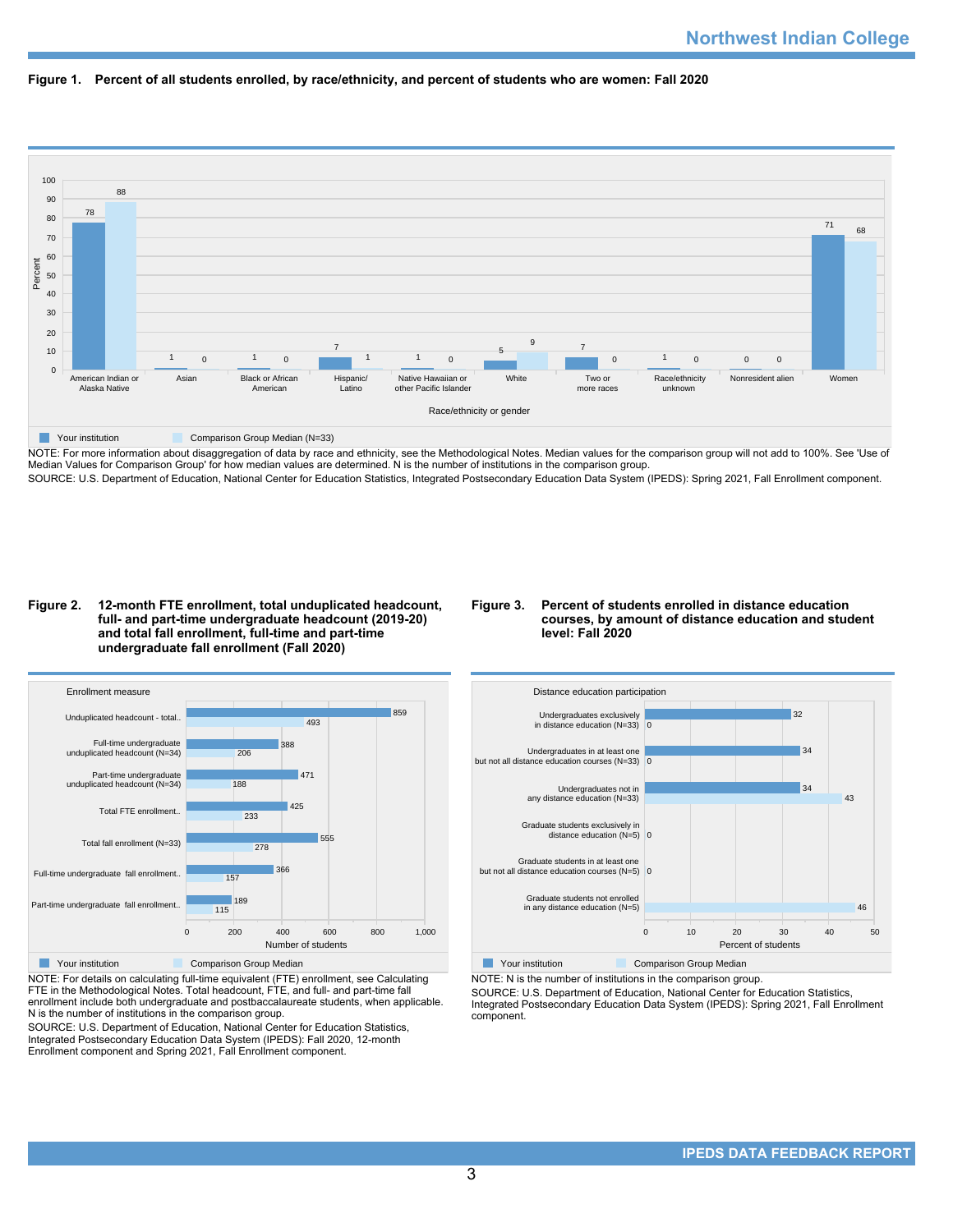**Figure 4. Percent of students enrolled in distance education courses, by amount of distance education and student level: 2019-20**



NOTE: N is the number of institutions in the comparison group. SOURCE: U.S. Department of Education, National Center for Education Statistics, Integrated Postsecondary Education Data System (IPEDS): Fall 2020, 12-month Enrollment component.

### **Figure 5. Number of degrees awarded, by level: 2019-20**



NOTE: For additional information about postbaccalaureate degree levels, see the Methodology Notes. N is the number of institutions in the comparison group. SOURCE: U.S. Department of Education, National Center for Education Statistics, Integrated Postsecondary Education Data System (IPEDS): Fall 2020, Completions component.

#### **Figure 6. Tuition and required fees for full-time, first-time degree/certificate-seeking undergraduates: Academic years 2017-18 to 2020-21**



NOTE: The tuition and required fees shown here are the lowest reported from the categories of in-district, in-state, and out-of-state. N is the number of institutions in the comparison group.

SOURCE: U.S. Department of Education, National Center for Education Statistics, Integrated Postsecondary Education Data System (IPEDS): Fall 2020, Institutional Characteristics component.

#### **Figure 7. Average net price of attendance for full-time, first-time degree/certificate-seeking undergraduate students, who were awarded grant or scholarship aid: 2017-18 to 2019- 20**



NOTE: Average net price is for full-time, first-time degree/certificate-seeking undergraduate students and is generated by subtracting the average amount of federal, state/local government, and institutional grant and scholarship awarded aid from the total cost of attendance. Total cost of attendance is the sum of published tuition and required fees (lower of in-district or in-state for public institutions), books and supplies, and the weighted average of room and board and other expenses. For details, see the Methodological Notes. N is the number of institutions in the comparison group. SOURCE: U.S. Department of Education, National Center for Education Statistics, Integrated Postsecondary Education Data System (IPEDS): Fall 2020, Institutional Characteristics component and Winter 2020-21, Student Financial Aid component.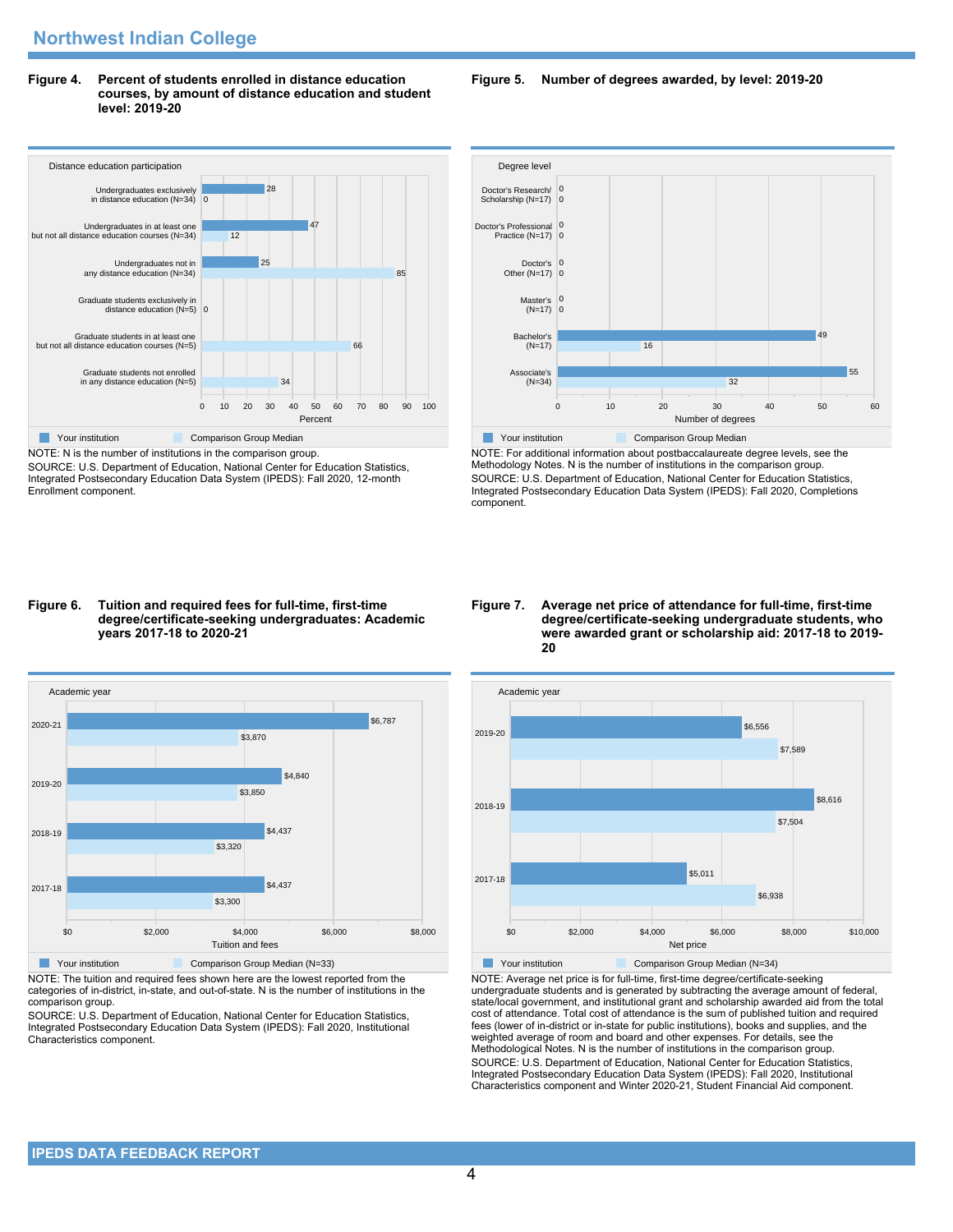**Figure 8. Percent of full-time, first-time degree/certificate-seeking undergraduate students who were awarded grant or scholarship aid, or loans, by type of aid: 2019-20**



NOTE: Any grant aid above includes grant or scholarship aid awarded from the federal government, state/local government, or the institution. Federal grants include Federal Pell grants and other federal grants. Any loans include federal loans and other loans awarded to students. For details on how students are counted for financial aid reporting, see Cohort Determination in the Methodological Notes. N is the number of institutions in the comparison group.

SOURCE: U.S. Department of Education, National Center for Education Statistics, Integrated Postsecondary Education Data System (IPEDS): Winter 2020-21, Student Financial Aid component.

# **Figure 9. Average amounts of awarded grant or scholarship aid, or loans awarded to full-time, first-time degree/certificateseeking undergraduate students, by type of aid: 2019-20**



NOTE: Any grant aid above includes grant or scholarship aid awarded from the federal government, state/local government, or the institution. Federal grants include Federal Pell grants and other federal grants. Any loans include federal loans and other loans awarded to students. Average amounts of aid were calculated by dividing the total aid awarded by the unduplicated count of recipients at each institution. N is the number of institutions in the comparison group. Medians are not reported for comparison groups with less than three values.

SOURCE: U.S. Department of Education, National Center for Education Statistics, Integrated Postsecondary Education Data System (IPEDS): Winter 2020-21, Student Financial Aid component.

### **Figure 10. Retention rates of first-time bachelor's degree-seeking students, by attendance status: Fall 2019 cohort**



NOTE: Retention rates are measured from the fall of first enrollment to the following fall. Academic reporting institutions report retention data for the Fall 2019 cohort of students who are still enrolled as of the institution's official fall reporting date or as of October 15, 2020. Program reporters determine the cohort with enrollment any time between August 1 - October 31, 2019 and retention based on August 1, 2020. Four-year institutions report retention rates for students seeking a bachelor's degree. For more details, see the Methodological Notes. N is the number of institutions in the comparison group. SOURCE: U.S. Department of Education, National Center for Education Statistics, Integrated Postsecondary Education Data System (IPEDS): Spring 2021, Fall Enrollment component.

### **Figure 11. Graduation and transfer-out rates of full-time, first-time degree/certificate-seeking undergraduates within 150% of normal time to program completion: 2014 cohort**



NOTE: Graduation rate cohort includes all full-time, first-time degree/certificate-seeking undergraduate students. Graduation and transfer-out rates are the Student Right-to-Know rates. Only institutions with mission to prepare students to transfer are required to report transfer out. For more details, see the Methodological Notes. N is the number of institutions in the comparison group.

SOURCE: U.S. Department of Education, National Center for Education Statistics, Integrated Postsecondary Education Data System (IPEDS): Winter 2020-21, Graduation Rates component.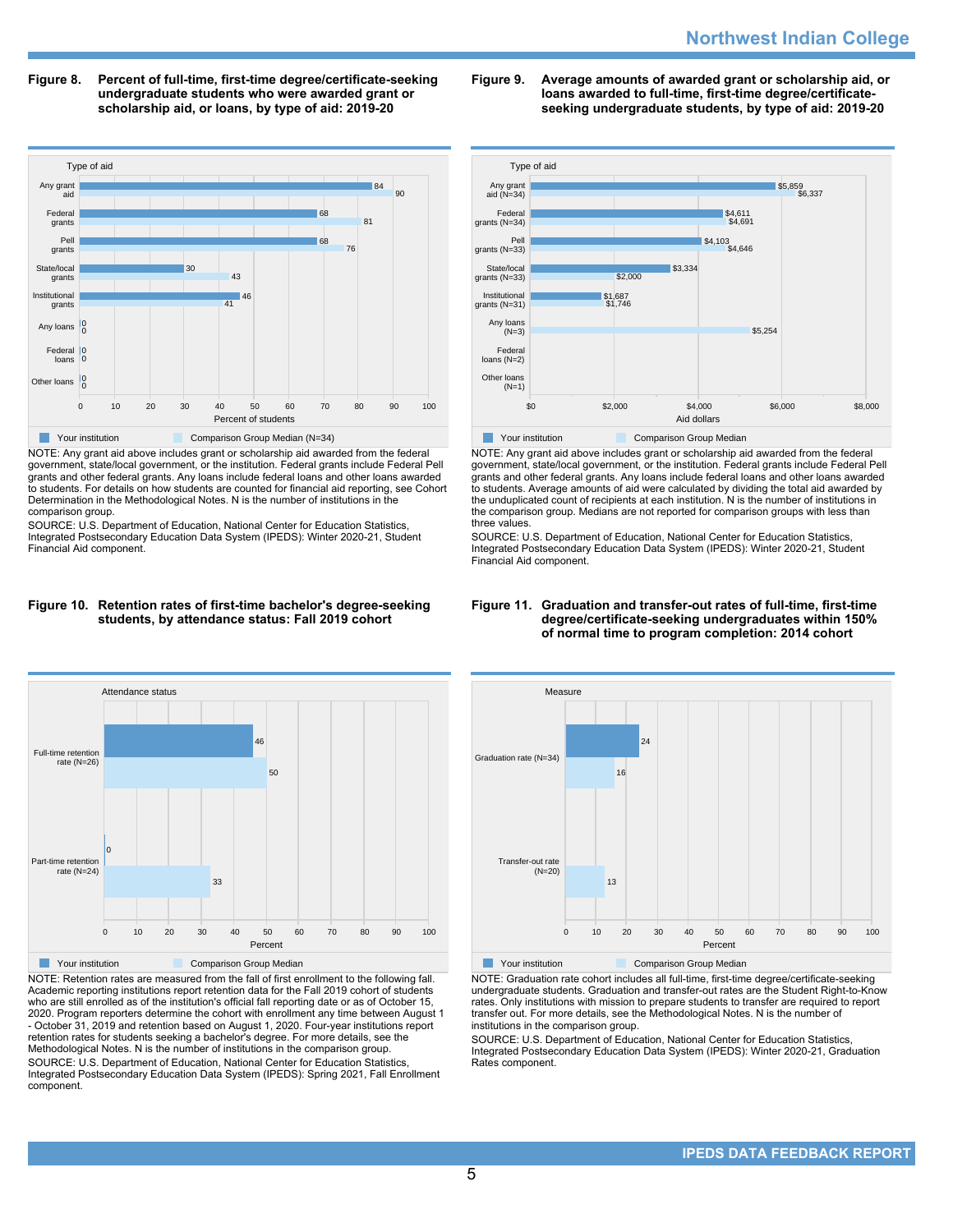**Figure 12. Graduation rates of full-time, first-time degree/certificate-seeking undergraduates within 150% of normal time to program completion, by race/ethnicity: 2014 cohort**



NOTE: For more information about disaggregation of data by race and ethnicity, see the Methodological Notes. The graduation rates are the Student Right-to-Know (SRK) rates. Median values for the comparison group will not add to 100%. N is the number of institutions in the comparison group. Medians are not reported for comparison groups with less than three values.

SOURCE: U.S. Department of Education, National Center for Education Statistics, Integrated Postsecondary Education Data System (IPEDS): Winter 2020-21, Graduation Rates component.

### **Figure 13. Graduation rates of full-time, first-time degree/certificateseeking undergraduates within 150% of normal time to program completion, by type of aid: 2014 cohort**

### **Figure 14. Bachelor's degree graduation rates of full-time, first-time bachelor's degree-seeking undergraduates within 4 years, 6 years, and 8 years: 2012 cohort**



NOTE: Graduation rate cohort includes all full-time, first-time degree/certificate-seeking undergraduate students. Data were collected on those students, who at entry of the cohort, were awarded a Pell Grant and students who were awarded a Subsidized Stafford loan, but did not receive a Pell Grant. Graduation rates are the Student Right-to-Know rates. For more details, see the Methodological Notes. N is the number of institutions in the comparison group.

SOURCE: U.S. Department of Education, National Center for Education Statistics, Integrated Postsecondary Education Data System (IPEDS): Winter 2020-21, Graduation Rates component.



**The Comparison Group Median (N=6)** Comparison Group Median (N=6)

NOTE: The 4-, 6-, and 8-year graduation rates are calculated using the number of students who completed a bachelor's or equivalent degree from a cohort of students who entered the institution seeking a bachelor's or equivalent degree. For details, see the Methodological Notes. N is the number of institutions in the comparison group. Medians are not reported for comparison groups with less than three values. SOURCE: U.S. Department of Education, National Center for Education Statistics,

Integrated Postsecondary Education Data System (IPEDS): Winter 2020-21, 200% Graduation Rates component.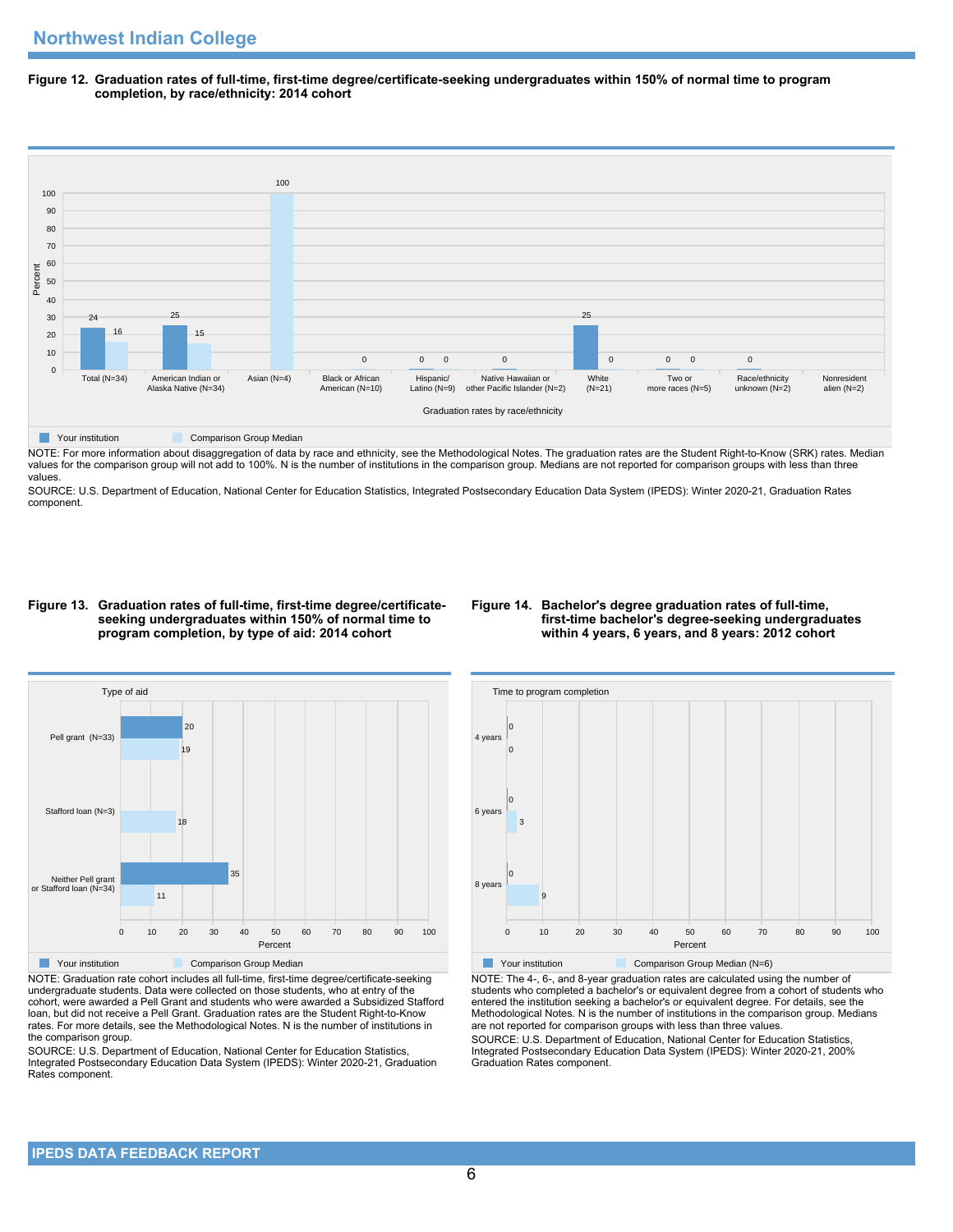### **Figure 15. Award and enrollment rates of first-time, full-time, degree/certificate-seeking undergraduates after 8 years of entry, by Pell status: 2012-13 cohort**



NOTE: Award measures are based on the highest award received after 8 years of entry and enrollment measures are based on students who did not receive an award after 8 years of entry. Student cohorts (i.e., First-time, full-time; First-time, part-time; Non-first-time, full-time; and Non-first-time, part-time) are degree/certificate-seeking undergraduate students who entered the institution between July 1, 2012-June 30, 2013. Pell recipients are students with demonstrated financial need. For more details, see the Methodological Notes. N is the number of institutions in the comparison group. Medians are not reported for comparison groups with less than three values.

SOURCE: U.S. Department of Education, National Center for Education Statistics, Integrated Postsecondary Education Data System (IPEDS): Winter 2020-21, Outcome Measures component.

### **Figure 16. Award and enrollment rates of first-time, part-time, degree/certificate-seeking undergraduates after 8 years of entry, by Pell status: 2012-13 cohort**



NOTE: Award measures are based on the highest award received after 8 years of entry and enrollment measures are based on students who did not receive an award after 8 years of entry. Student cohorts (i.e., First-time, full-time; First-time, part-time; Non-first-time, full-time; and Non-first-time, part-time) are degree/certificate-seeking undergraduate students who entered the institution between July 1, 2012-June 30, 2013. Pell recipients are students with demonstrated financial need. For more details, see the Methodological Notes. N is the number of institutions in the comparison group. Medians are not reported for comparison groups with less than three values. SOURCE: U.S. Department of Education, National Center for Education Statistics, Integrated Postsecondary Education Data System (IPEDS): Winter 2020-21, Outcome Measures component.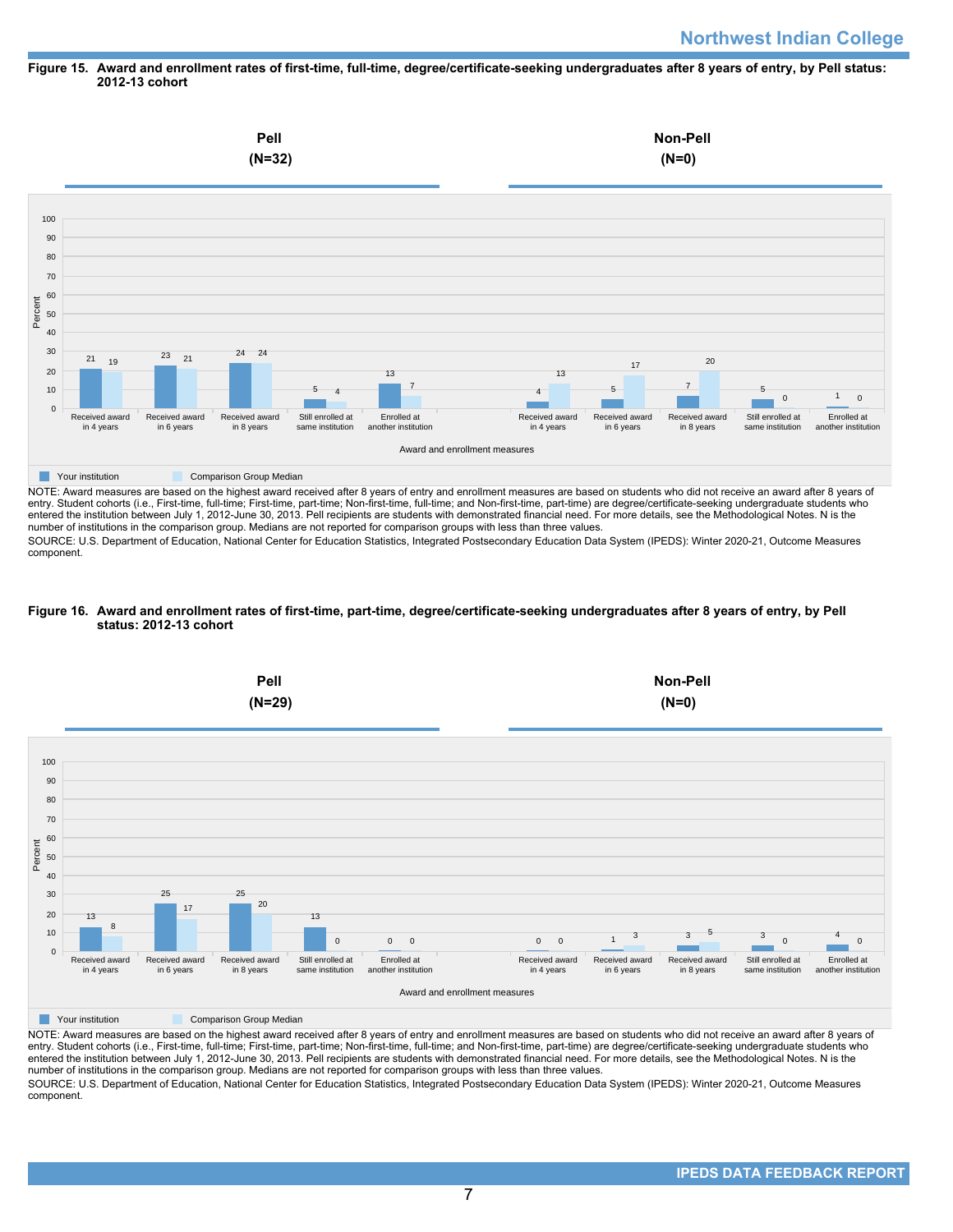### **Figure 17. Award and enrollment rates of non-first-time, full-time, degree/certificate-seeking undergraduates after 8 years of entry, by Pell status: 2012-13 cohort**



NOTE: Award measures are based on the highest award received after 8 years of entry and enrollment measures are based on students who did not receive an award after 8 years of entry. Student cohorts (i.e., First-time, full-time; First-time, part-time; Non-first-time, full-time; and Non-first-time, part-time) are degree/certificate-seeking undergraduate students who entered the institution between July 1, 2012-June 30, 2013. Pell recipients are students with demonstrated financial need. For more details, see the Methodological Notes. N is the number of institutions in the comparison group. Medians are not reported for comparison groups with less than three values.

SOURCE: U.S. Department of Education, National Center for Education Statistics, Integrated Postsecondary Education Data System (IPEDS): Winter 2020-21, Outcome Measures component.

### **Figure 18. Award and enrollment rates of non-first-time, part-time, degree/certificate-seeking undergraduates after 8 years of entry, by Pell status: 2012-13 cohort**



NOTE: Award measures are based on the highest award received after 8 years of entry and enrollment measures are based on students who did not receive an award after 8 years of entry. Student cohorts (i.e., First-time, full-time; First-time, part-time; Non-first-time, full-time; and Non-first-time, part-time) are degree/certificate-seeking undergraduate students who entered the institution between July 1, 2012-June 30, 2013. Pell recipients are students with demonstrated financial need. For more details, see the Methodological Notes. N is the number of institutions in the comparison group. Medians are not reported for comparison groups with less than three values. SOURCE: U.S. Department of Education, National Center for Education Statistics, Integrated Postsecondary Education Data System (IPEDS): Winter 2020-21, Outcome Measures component.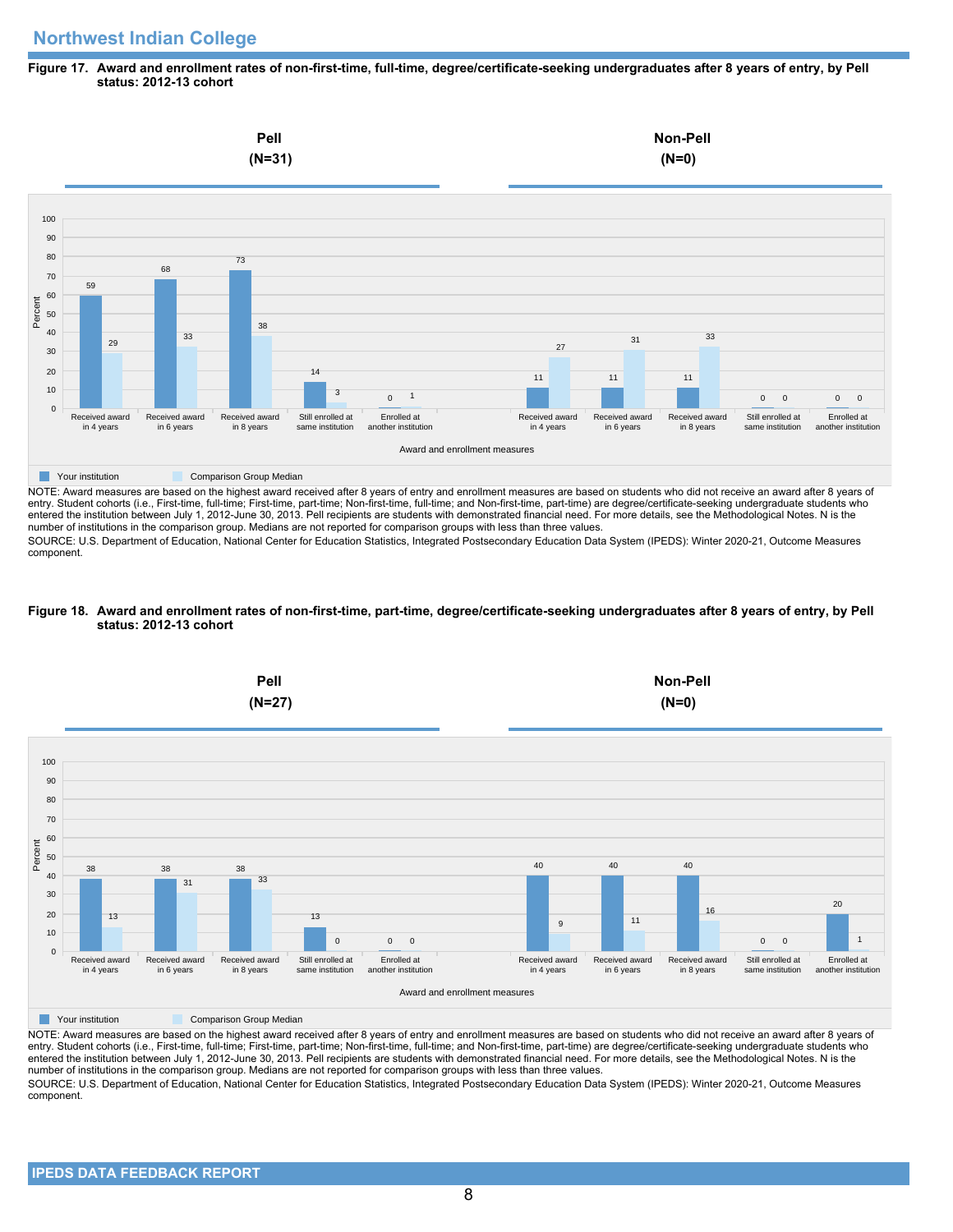**Figure 19. Percent distribution of core revenues, by source: Fiscal year 2020**

**Figure 20. Core expenses per FTE enrollment, by function: Fiscal year 2020**



NOTE: The comparison group median is based on those members of the comparison group that report finance data using the same accounting standards as the comparison institution. For more information, see the Methodological Notes. N is the number of institutions in the comparison group.

SOURCE: U.S. Department of Education, National Center for Education Statistics, Integrated Postsecondary Education Data System (IPEDS): Spring 2021, Finance component.



NOTE: Expenses per full-time equivalent (FTE) enrollment, particularly instruction, may be inflated because finance data includes all core expenses while FTE reflects credit activity only. For details on calculating FTE enrollment and a detailed definition of core expenses, see the Methodological Notes. N is the number of institutions in the comparison group. SOURCE: U.S. Department of Education, National Center for Education Statistics, Integrated Postsecondary Education Data System (IPEDS): Fall 2020, 12-month Enrollment component and Spring 2021, Finance component.

# **Figure 21. Full-time equivalent staff, by occupational category: Fall 2020**



**The Comparison Group Median (N=34)** Comparison Group Median (N=34)

NOTE: Graduate assistants are not included. For calculation details, see the Methodological Notes. N is the number of institutions in the comparison group. SOURCE: U.S. Department of Education, National Center for Education Statistics, Integrated Postsecondary Education Data System (IPEDS): Spring 2021, Human Resources component.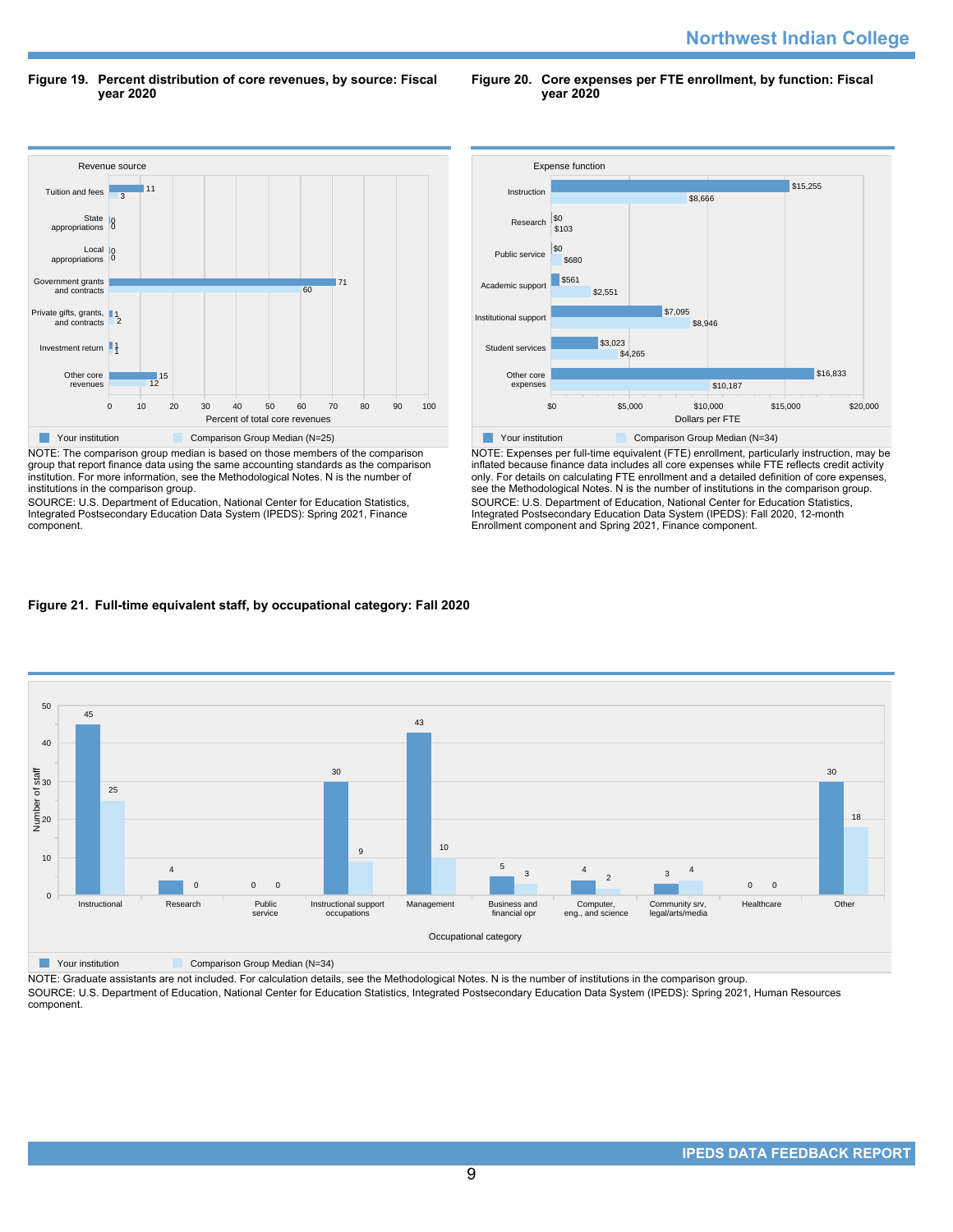**Figure 22. Average salaries of full-time instructional non-medical staff equated to 9-months worked, by academic rank: Academic year 2020-21**



NOTE: See Methodology Notes for more details on average salary. N is the number of institutions in the comparison group. Medians are not reported for comparison groups with less than three values.

SOURCE: U.S. Department of Education, National Center for Education Statistics, Integrated Postsecondary Education Data System (IPEDS): Spring 2021, Human Resources component.

### **Figure 24. Percent distribution of library expenses, by function: Fiscal Year 2020**



NOTE: N is the number of institutions in the comparison group.

SOURCE: U.S. Department of Education, National Center for Education Statistics, Integrated Postsecondary Education Data System (IPEDS): Spring 2021, Academic Libraries component.

#### **Figure 23. Percent distribution of library collection, by material type: Fiscal Year 2020**



NOTE: N is the number of institutions in the comparison group. SOURCE: U.S. Department of Education, National Center for Education Statistics, Integrated Postsecondary Education Data System (IPEDS): Spring 2021, Academic Libraries component.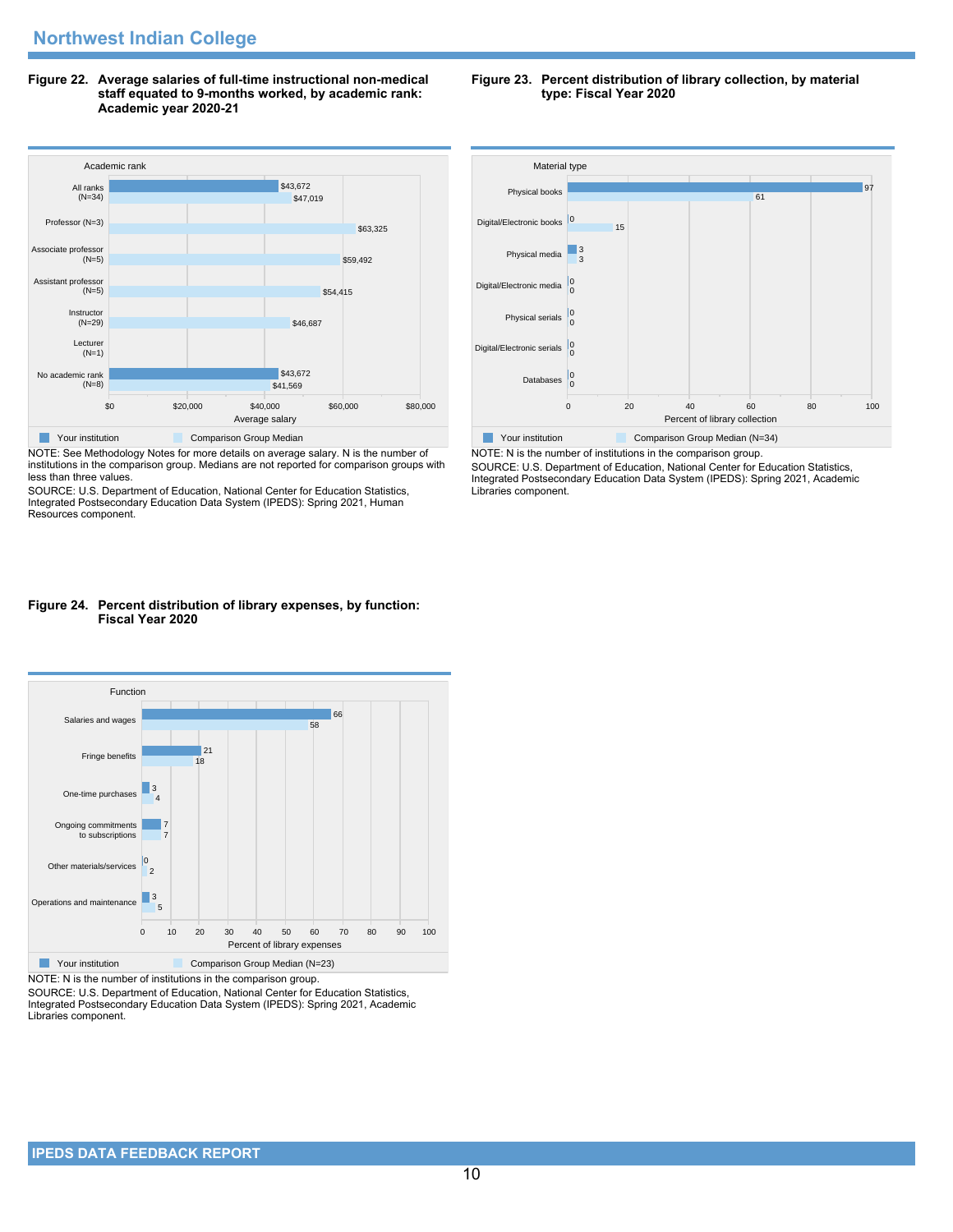# **METHODOLOGICAL NOTES**

# **Overview**

This report is based on data supplied by institutions to IPEDS during 2020-21 data collection year. Response rates exceeded 99% for most surveys. IPEDS data release memos at <https://nces.ed.gov/ipeds/use-the-data/survey-components> provide an overview of the number of institutions responding to the survey components. Furthermore, data used in this report are provisional level and may be revised for a limited time through the IPEDS Prior Year Revision system.

# **Use of Median Values for Comparison Group**

This report compares your institution's data to the median value for the comparison group for each indicator shown in the figure. If more than one indicator is present in a figure, the median values are determined separately for each indicator. Medians are not displayed for comparison groups with fewer than three values. Where percentage distributions are presented, median values may not add to 100%. To access all the data used to create the figures included in this report, go to 'Use the Data' portal on the IPEDS website at this provided link (<https://nces.ed.gov/ipeds>).

# **Missing Indicators**

If a indicator is not reported for your institution, the omission indicates that the indicator is not relevant to your institution and the data were not collected. Not all notes may be applicable to your report.

### **Use of Imputed Data**

All IPEDS data are subject to imputation for total (institutional) and partial (item) nonresponse. If necessary, imputed values were used to prepare your report.

# **Data Confidentiality**

IPEDS data are not collected under a pledge of confidentiality.

# **Disaggregation of Data by Race/Ethnicity**

When applicable, some indicators are disaggregated by race/ethnicity. Data disaggregated by race/ethnicity have been reported using the 1997 Office of Management and Budget categories. Detailed information about the race/ethnicity categories can be found at <https://nces.ed.gov/ipeds/Section/Resources>.

# **Cohort Determination for Reporting Student Financial Aid, Graduation Rates, and Outcome Measures**

Student cohorts for reporting Student Financial Aid and Graduation Rates data are based on the reporting type of the institution. For institutions that report based on an academic year (those operating on standard academic terms), student counts and cohorts are based on fall term data. Student counts and cohorts for program reporters (those that do not operate on standard academic terms) are based on unduplicated counts of students enrolled during a full 12-month period.

Student cohorts for reporting Outcome Measures are based on a full-year cohort from July 1-June 30 for all degree-granting institutions.

# **DESCRIPTION OF INDICATORS USED IN THE FIGURES**

### **Admissions (only for non-open-admissions schools)**

### *Admissions and Test Score Data*

Admissions and test score data are presented only for institutions that do not have an open admission policy, and apply to first-time, degree/certificate-seeking undergraduate students only. Applicants include only those students who fulfilled all requirements for consideration for admission and who were notified of one of the following actions: admission, non-admission, placement on a wait list, or application withdrawn (by applicant or institution). Admitted applicants (admissions) include wait-listed students who were subsequently offered admission. Early decision, early action, and students who began studies during the summer prior to the fall reporting period are included. For customized Data Feedback Reports, test scores are presented only if scores are required for admission.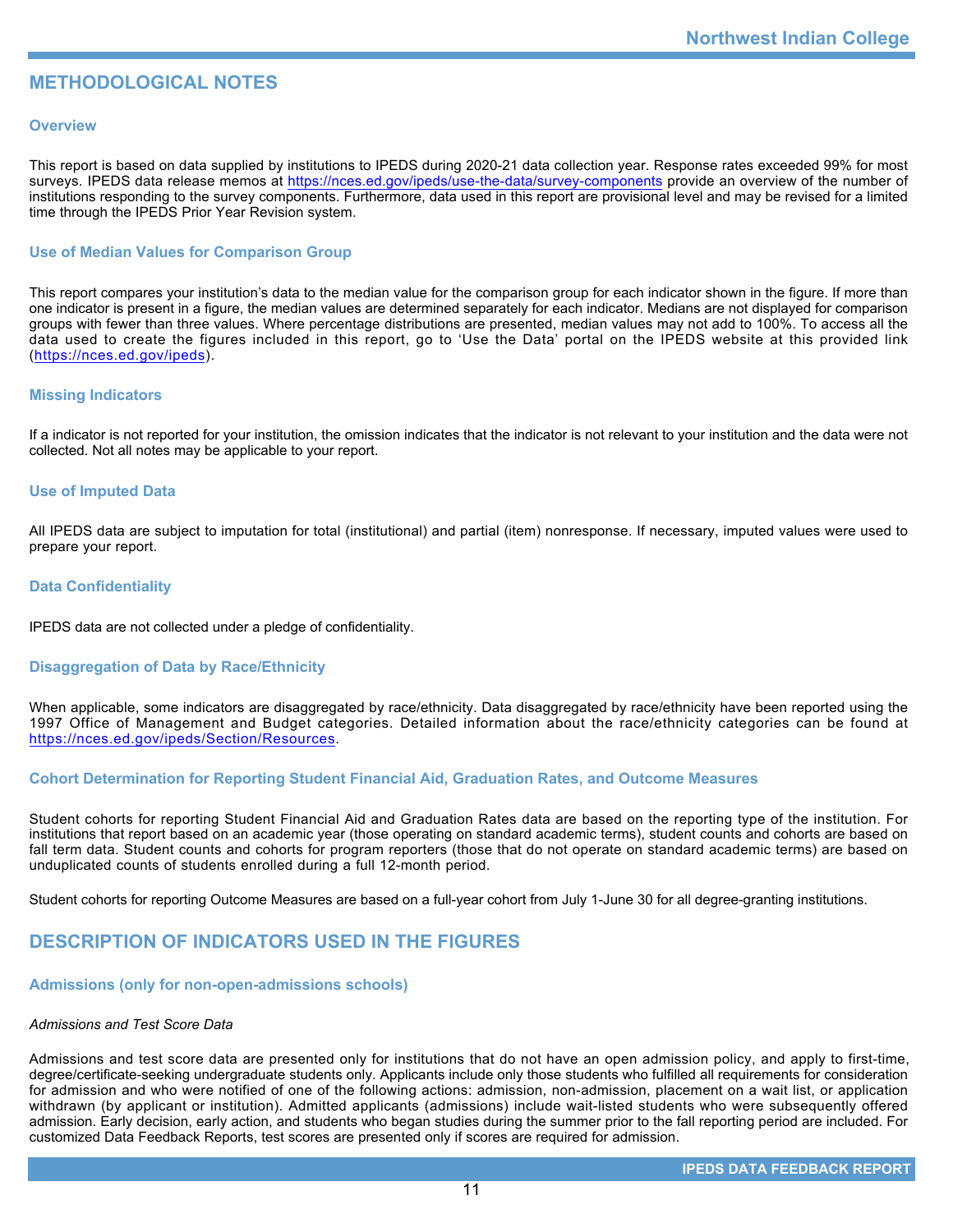# **Student Enrollment**

### *Enrollment Counts*

12-month Enrollment captures a cumulative unduplicated headcount of enrollment over the full 12-month period beginning July 1 and ending June 30. In contrast, Fall Enrollment captures number of students enrolled on a particular date in the fall. Fall enrollment is often referred to as a "snapshot" of an institution's enrollment at a specific time.

# *FTE Enrollment*

The full-time equivalent (FTE) enrollment used in this report is the sum of the institution's FTE undergraduate enrollment and FTE graduate enrollment (as calculated from or reported on the 12-month Enrollment component). Undergraduate and graduate FTE are estimated using 12-month instructional activity (credit and/or contact hours). See "Calculation of FTE Students (using instructional activity)" in the IPEDS Glossary at <https://surveys.nces.ed.gov/ipeds/VisGlossaryAll.aspx>.

# **Completions**

### *Completions and Completers*

Completions collects data on undergraduate and graduate completions and completers in a 12-month period. Completions are the counts of postsecondary awards granted where each award reported once but multiple awards may be reported for one recipient. Completers are the counts of students granted postsecondary awards. The count of completers is collected in two ways. The first way counts all completers, while the second way counts completers by award level (e.g., number of associate's completers, number of bachelor's completers).

# **Student Financial Aid**

### *Financial Aid Recipients and Amounts*

Student Financial Aid collects the counts of undergraduate students awarded different types of financial aid and the total amounts of aid awarded. The average dollar amount of aid awarded is then calculated. In addition, Student Financial Aid collects counts of full-time, first-time undergraduate student awarded aid and amounts of aid, and counts and disbursed amounts for undergraduate and graduate students receiving military education benefits.

### **Charges and Average Net Price**

### *Average Institutional Net Price*

IPEDS collects data to calculate average net price at each institution for two groups of undergraduate students: those awarded grant and scholarship aid and those awarded Title IV federal aid.

Average net price is calculated for full-time, first-time degree/certificate-seeking undergraduates who were awarded grant or scholarship aid from the federal government, state/local government, or the institution anytime during the academic year. For public institutions, this includes only students who paid the in-state or in-district tuition rate. Other sources of grant aid are excluded. Average net price is generated by subtracting the average amount of federal, state/local government, and institutional grant and scholarship aid from the total cost of attendance. Total cost of attendance is the sum of published tuition and required fees (lower of in-district or in-state for public institutions), books and supplies, and the weighted average of room and board, and other expenses.

For the purpose of the IPEDS reporting, aid awarded refers to financial aid that was awarded to, and accepted by, a student. This amount may differ from the aid amount that is disbursed to a student.

### **Retention, Graduation Rates, and Outcome Measures**

### *Retention Rates*

Retention rates are measures of the rate at which students persist in their educational program at an institution, expressed as a percentage. For four-year institutions, this is the percentage of first-time bachelors (or equivalent) degree-seeking undergraduates from the previous fall who are again enrolled in the current fall. For all other institutions this is the percentage of first-time degree/certificate-seeking students from the previous fall who either re-enrolled or successfully completed their program by the current fall. The full-time retention rate is calculated using the percentage of full-time, first-time degree/certificate-seeking undergraduates, while the part-time rate is calculated using the percentage of part-time, first-time degree/certificate-seeking undergraduates.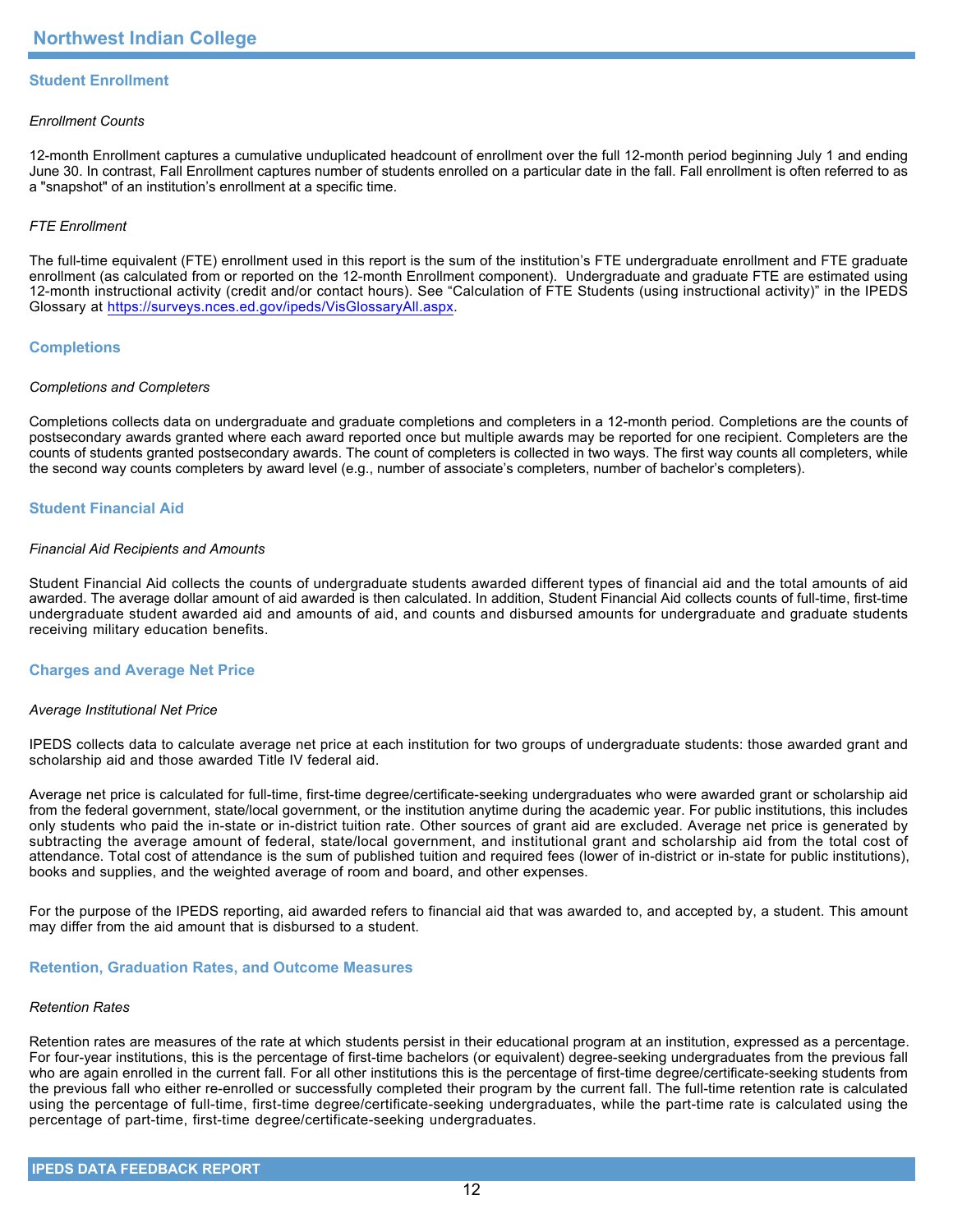### *Graduation Rates and Transfer-out Rate*

Graduation rates are those developed to satisfy the requirements of the Student Right-to-Know Act and Higher Education Act, as amended, and are defined as the total number of individuals from a given cohort of full-time, first-time degree/certificate-seeking undergraduates who completed a degree or certificate within a given percent of normal time to complete all requirements of the degree or certificate program; divided by the total number of students in the cohort of full-time, first-time degree/certificate-seeking undergraduates minus any allowable exclusions. Institutions are permitted to exclude from the cohort students who died or were totally and permanently disabled; those who left school to serve in the armed forces or were called up to active duty; those who left to serve with a foreign aid service of the federal government, such as the Peace Corps; and those who left to serve on an official church mission.

A further extension of the traditional Graduation Rates (GR) component which carries forward 100% and 150% graduation rates data previously reported in the GR component is the Graduation Rates 200% (GR200) component, which requests information on any additional completers and exclusions from the cohort between 151% and 200% normal time for students to complete all requirements of their program of study.

Transfer-out rate is the total number of students from the cohort who are known to have transferred out of the reporting institution (without earning a degree/award) and subsequently re-enrolled at another institution within the same time period; divided by the same adjusted cohort (initial cohort minus allowable exclusions) as described above. Only institutions with a mission that includes providing substantial preparation for students to enroll in another eligible institution are required to report transfers out.

### *Outcome Measures Data*

Alternative measures of student success are reported by degree-granting institutions to describe the outcomes of four degree/certificateseeking undergraduate student groups: First-time, full-time (FTFT); First-time, part-time (FTPT); Non-first-time, full-time entering (NFTFT); and Non-first-time, part-time entering (NFTPT). Additionally, each of the four cohorts collects data on two subcohorts: Pell grant recipients and non -Pell grant recipients. These measures provide the 4-year, 6-year, and 8-year award rates (or completions rates) after entering an institution. NCES calculates award rates by dividing a cohort's or subcohort's adjusted cohort into the number of total awards at 4-year, 6-year, and 8year status points.

The initial cohort can be revised and take allowable exclusions resulting in an adjusted cohort. Institutions are permitted to exclude from the initial cohort students who died or were totally and permanently disabled; those who left school to serve in the armed forces or were called up to active duty; those who left to serve with a foreign aid service of the federal government, such as the Peace Corps; and those who left to serve on an official church mission.

The highest award and the type of award (i.e., certificate, Associate's, or Bachelor's) are reported at each status point. For students who did not earn an undergraduate award after 8-years of entry, the enrollment statuses are reported as either still enrolled at the institution, or subsequently transferred out of the institution. Unlike the Graduation Rates data, all institutions must report on a full-year cohort (students entering July 1 of one year to June 30 to the next) and on their transfer out students, regardless if the institution has a mission that provides substantial transfer preparation.

### **Finance**

### *Core Revenues*

Core revenues for public institutions reporting under GASB standards include tuition and fees; government (federal, state, and local) appropriations and operating and nonoperating grants/contracts; private gifts, grants, and contracts (private operating grants/contracts plus gifts and contributions from affiliated entities); sales and services of educational activities; investment income; other operating and nonoperating sources; and other revenues and additions (capital appropriations and grants and additions to permanent endowments). "Other core revenues" include federal appropriations, sales and services of educational activities, other operating and nonoperating sources, and other revenues and additions.

Core revenues for private, not-for-profit institutions (and a small number of public institutions) reporting under FASB standards include tuition and fees; government (federal, state, and local) appropriations and grants/contracts; private gifts, grants and contracts (including contributions from affiliated entities); investment return; sales and services of educational activities; and other sources (a generated category of total revenues minus the sum of core and noncore categories on the Finance component). "Other core revenues" include government (federal, state, and local) appropriations, sales and services of educational activities, and other sources.

Core revenues for private, for-profit institutions reporting under FASB standards include tuition and fees; government (federal, state, and local) appropriations and grants/contracts; private grants/ contracts; investment income; sales and services of educational activities; and other sources (a generated category of total revenues minus the sum of core and noncore categories on the Finance component). "Other core revenues" include government (federal, state, and local) appropriations and other sources.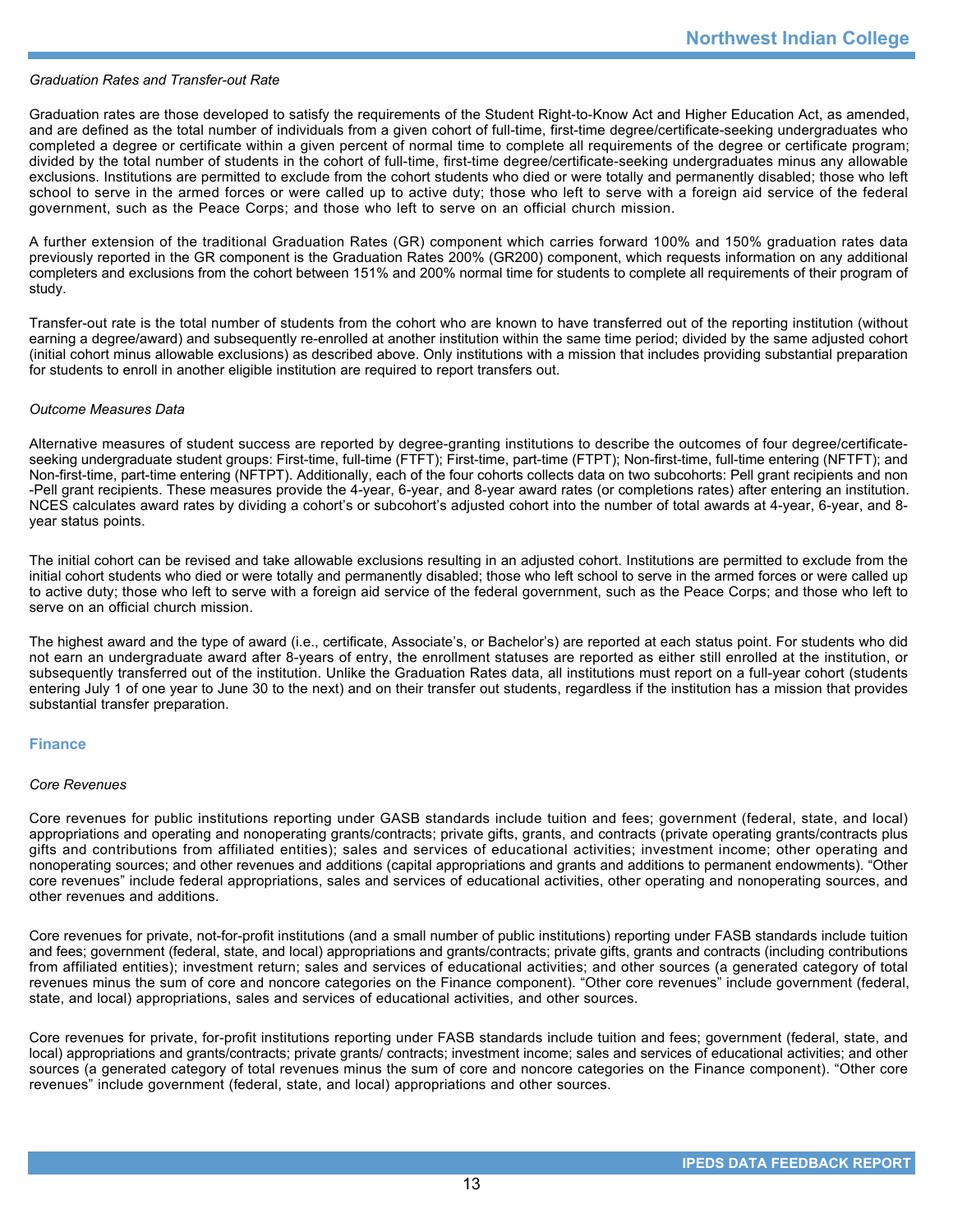At degree-granting institutions, core revenues exclude revenues from auxiliary enterprises (e.g., bookstores and dormitories), hospitals, and independent operations. Non-degree-granting institutions do no report revenue from auxiliary enterprises in a separate category, and thus may include these amounts in the core revenues from other sources.

# *Core Expenses*

Core expenses include expenses for instruction, research, public service, academic support, student services, institutional support, scholarships and fellowships (GASB) or net grant aid to students (FASB) and other expenses. Core expenses exclude expenses for auxiliary enterprises, hospitals, and independent operations. "Other core expenses" is the sum of grant aid/scholarships and fellowships and other expenses.

### *Endowment Assets*

Endowment assets, for public institutions under GASB standards, and private, not-for-profit institutions under FASB standards, include gross investments of endowment funds, term endowment funds, and funds functioning as endowment for the institution and any of its foundations and other affiliated organizations. Private, for-profit institutions under FASB do not hold or report endowment assets.

### *Salaries and Wages*

Salaries and wages for public institutions under GASB standards and private (not-for-profit and for-profit) institutions under FASB standards, include amounts paid as compensation for services to all employees regardless of the duration of service, and amounts made to or on behalf of an individual over and above that received in the form of a salary or wage.

# **Staff**

# *FTE Staff*

The full-time-equivalent (FTE) by occupational category is calculated by summing the total number of full-time staff and adding one-third of the total number of part-time staff. Occupational categories include instructional staff, research staff, public service staff, instructional support staff, management staff, and other occupations. Instructional staff are primarily engaged in teaching and do a combination of teaching, research, and/or public service. Research staff are staff whose primary function is research while public service staff are staff whose primary function is public service. Instructional support occupations include archivists, curators, and museum technicians; librarians and media collections specialists; librarian technicians; student and academic affairs and other education services occupations. Other staff include staff in service occupations; sales and related occupations; office and administrative support occupations; natural resources, construction, and maintenance occupations; production, transportation and material moving occupations; and military specific occupations. Graduate assistants are not included.

### *Equated Instructional Non-Medical Staff Salaries*

Institutions reported the number of full-time nonmedical instructional staff and their salary outlays by academic rank, gender, and the number of months worked (9-, 10-, 11-, and 12-months). Salary outlays for staff who worked 10-, 11-, and 12-months were equated to 9-months of work by multiplying the outlays reported for 10-months by 0.90, the outlays reported for 11 months by 0.818, and the outlays reported for 12 months by 0.75. The equated 10-, 11-, and 12-outlays were then added to the outlays for instructional staff that worked 9-months to generate a total 9-month equated salary outlay. The total 9-month equated outlay was then divided by total number of instructional non-medical staff to determine an equated 9-month average salary. This calculation was done for each academic rank. Salary outlays were not reported for staff that work less than 9-months and were excluded.

### *Student-to-Faculty Ratio*

Institutions can provide their institution's student-to-faculty ratio (i.e., student-to-instructional staff) for undergraduate programs or follow the NCES guidance in calculating their student-to-faculty ratio, which is as follows: the number of FTE students (using Fall Enrollment survey data) divided by total FTE instructional staff (using the total Primarily instruction + Instruction/research/public service staff reported in Human Resources component and adding any not primarily instructional staff that are teaching a credit course). For this calculation, FTE for students is equal to the number of the full-time students plus one-third the number of part-time students; FTE for instructional staff is similarly calculated. Students in "stand-alone" graduate or professional programs (such as, medicine, law, veterinary, dentistry, social work, or public health) and instructional staff teaching in these programs are excluded from the FTE calculations.